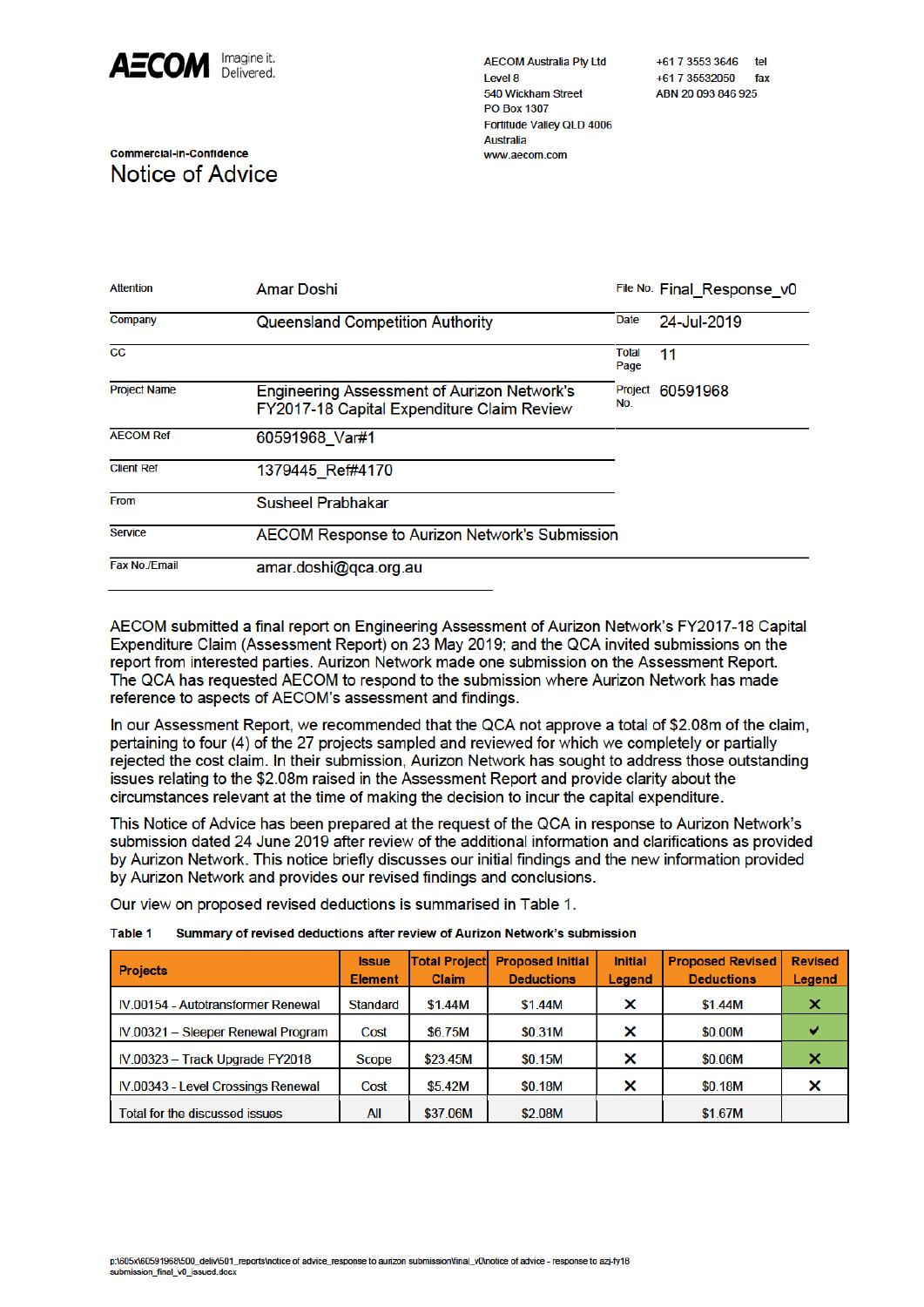

#### $1.0$ IV.00154 FY17 Autotransformer Renewal Project

## **Project Overview**

Autotransformers balance the voltages of the contact wire and secondary contact wire to the rail, as well as the current between both phases. Out of service autotransformers pose a risk that other autotransformer faults will lead to failure of the overhead system.

This project addresses the replacement of eight autotransformers on the Blackwater and Goonyella systems as they are nearing the end of their working lifecycle. It forms part of a 5-year program to replace all autotransformers at these systems. The project uses current specification 14MVA autotransformers to maintain the integrity of the overhead power distribution system and reduce Aurizon Network's exposure to reportable environmental incidents.

# **AECOM's Initial Assessment**

| IV.00154 - FY17        | Review  | <b>Scope</b>    | v | Capital Expenditure Claim   | \$1.44M |
|------------------------|---------|-----------------|---|-----------------------------|---------|
| <b>Autotransformer</b> | Summary | <b>Standard</b> | × | Impact of findings on Claim | \$1.44M |
| <b>Renewal Project</b> |         | Cost            | v | <b>Total accepted</b>       | \$0.00M |

Based on the condition assessments sighted and prioritisation process to identify those autotransformers requiring replacement, the project is considered prudent in scope, supported by a medium level of documentation quality.

This project is not considered prudent in standard due to the lack of justification for not addressing fire and explosion risk at the autotransformer sites. This is supported by a low level of documentation quality. It is recommended that the project is rejected from the FY17/18 claim in its entirety. It is recommended that a risk assessment is undertaken by Aurizon Network for each autotransformer site to determine the requirements for fire and explosion risk protection.

The project is considered prudent in cost, informed by a medium level of documentation quality.

## **Issues Raised in AECOM's Initial Assessment**

The risk assessment carried out in 2013 (for feeder stations) and the 2017 autotransformer risk assessment report did not adequately address the requirements of the 2016 update of AS2067 for autotransformer sites. As such, the documentation provided by Aurizon Network which references these documents is not sufficient justification as for not addressing fire and explosion risk at the autotransformer sites.

AECOM recommended that a risk assessment is undertaken by Aurizon Network for each autotransformer site to determine the requirements for fire and explosion risk protection. The following three items were further discussed in Aurizon Network's submission and are important in relation to determining the prudency of standard:

#### Item<sub>1</sub>

The Assessment Report stated that, 'It is noted that no design drawings have been provided for the connection of the bund to the earth grid, and Aurizon Network has advised that these do not exist. A design drawing for the bunds has been provided which is signed off by a structural RPEQ, however this does not show the connection to the earth grid. Photos and drawings of the fences' connection to the earth grid have been provided.'

#### Item<sub>2</sub>

Section 4.2.6, Item 2(a), Lightning arrestor of the Assessment Report stated that, 'The 2017 report is silent on whether the risk control of a lightning arrestor is applicable to the Autotransformer. There is not enough information to determine if lightning arrestors are installed at the Autotransformer sites. If not, then this risk control cannot be claimed, and this needs to be reflected in the risk assessment and may have an impact on the overall risk profile.'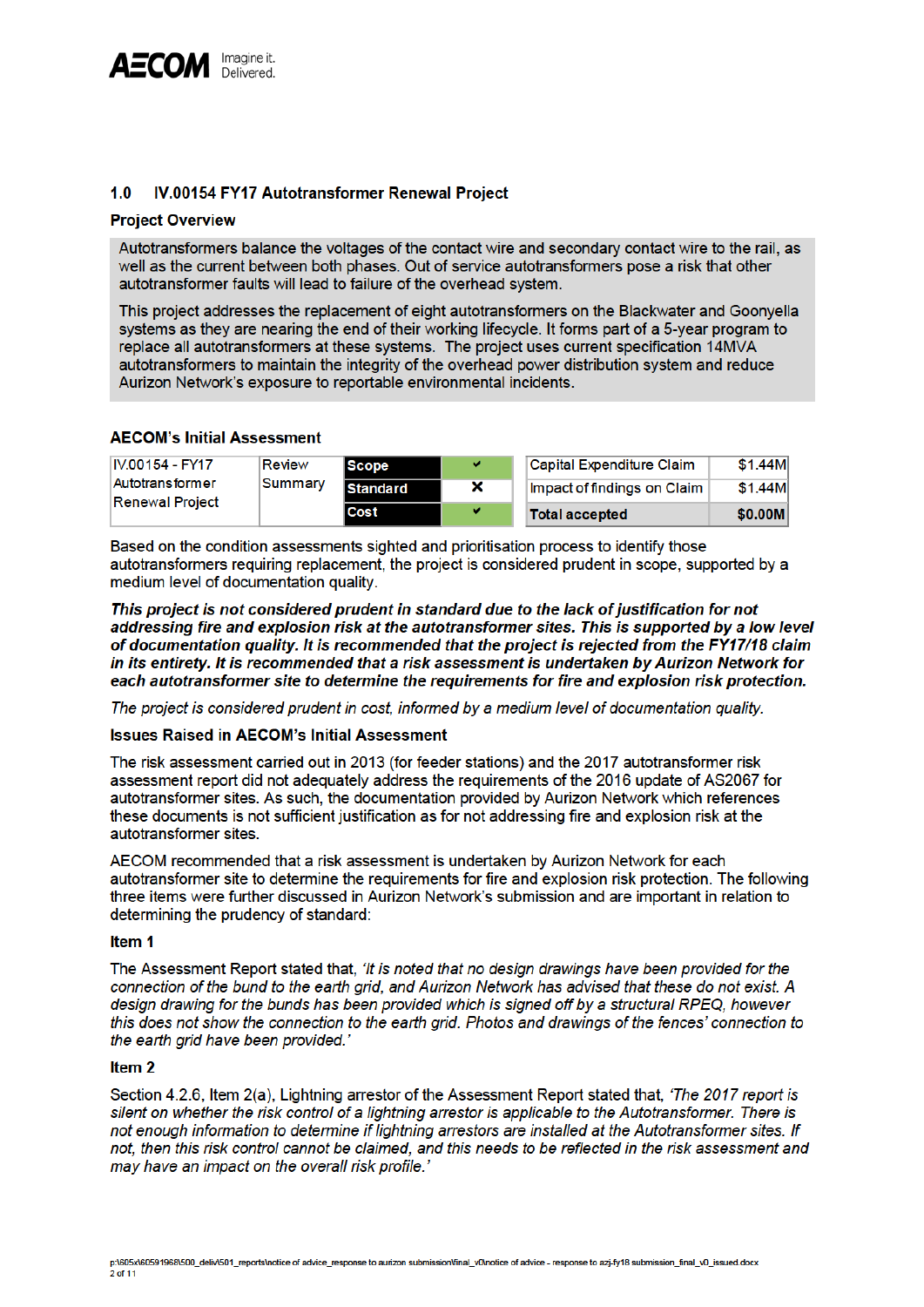

**Item 3** 

The risk assessments carried out for each site identify a hazard of catastrophic AT fault, resulting in explosion and intense fire with the following controls of primary track feeder protection and secondary protection functions (e.g. fault locator). Section 4.2.6, Item 2(b), Mechanical Trip Signals' of the Assessment Report, stated that, *'There is not enough information to demonstrate proven reliability of the Fault Locators to be an effective risk control to avoid ignition of an explosion. In a separate capital funding request labelled 'CFR Traction Fault Locator Renewals' dated (19 September 2014), fault locators have previously been proven to be unreliable to provide exact fault location and to relay the Autotransformer Mechanical Trip Signals back to the Feeder Station for fast clearing of the supply feeding the autotransformer fault.'*

## **New Information Provided by Aurizon Network**

#### **Item 1**

No response has been provided by Aurizon Network in relation to the lack of design drawings for the connection of the bund to the earth grid.

#### **Item 2**

In its submission to AECOM's initial assessment, Aurizon Network has provided a new report titled, 'Trackside Autotransformer Fire Wall Assessment', dated June 2019 to provide justification for not including the AS2067:2016 recommendation of installing fire walls at each autotransformer site. As part of the study, Aurizon Network has re-assessed the risks associated with fire and explosion at trackside autotransformer stations and has conducted individual risk assessments for each site.

Aurizon Network 's response, detailed in the Trackside Autotransformer Fire Wall Assessment report, states, *'Aurizon Network's specification, 'SAF/SPC/5175/ELE/NET High Voltage Electric Traction System Construction and Commissioning clearly states that surge arrestors are installed at all trackside AT sites'* at specific locations detailed in the report.

## **Item 3**

Aurizon Network response detailed in the Trackside Autotransformer Fire Wall Assessment report, states, *'The ability of the Traction Fault Locators to relay mechanical trip signals to traction substations is seen as a backup protection function. The protection system is designed so that any severe internal AT fault would be detected by the primary track feeder protection relays. If the primary protection failed to operate, the Fault Locator would serve as this backup to arrest the source of ignition of a fire by tripping the relevant circuit breakers.* 

*Furthermore, it should be noted that the telecommunications system that this protection runs on, is a highly available carrier-grade PDH system. Such systems have long been used for tele-protection purposes and adhere to IEC 60834 requirements. On this basis Aurizon Network is justified in claiming that the Fault Locators provide a valid backup risk control for fire at trackside AT sites.'* 

## **AECOM's Review of New Information**

#### **Item 1**

Electrical RPEQ signed off drawings for each individual site, showing the modification to the earth grid, following the new bund installations, and the connection of the rebar into the earth grid still have not been sighted. Photographs sited show the gates opening outwards which would mean that the earth grid should have been extended to ensure that there are no excessive step and touch potentials when the gate is in the open position. As no design drawings have been made available, it is difficult to determine if the earth grid is in accordance with AS2067:2016.

#### **Item 2**

The site-specific risk assessment dated 20<sup>th</sup> June 2019 provided by Aurizon has generally addressed the seven key points raised in our initial assessment with the exception of surge arrestors (this item) and transformer protection systems (next item). There is no documentary or photographic evidence indicating that surge arrestors have been installed at these sites to protect from direct and indirect lightning strikes. The risk assessments have assumed that both surge arrestors and lightning rods have been installed at the sites in accordance with SAF/SPC/5175/ELE/NET, to mitigate risks of such a hazard from occurring.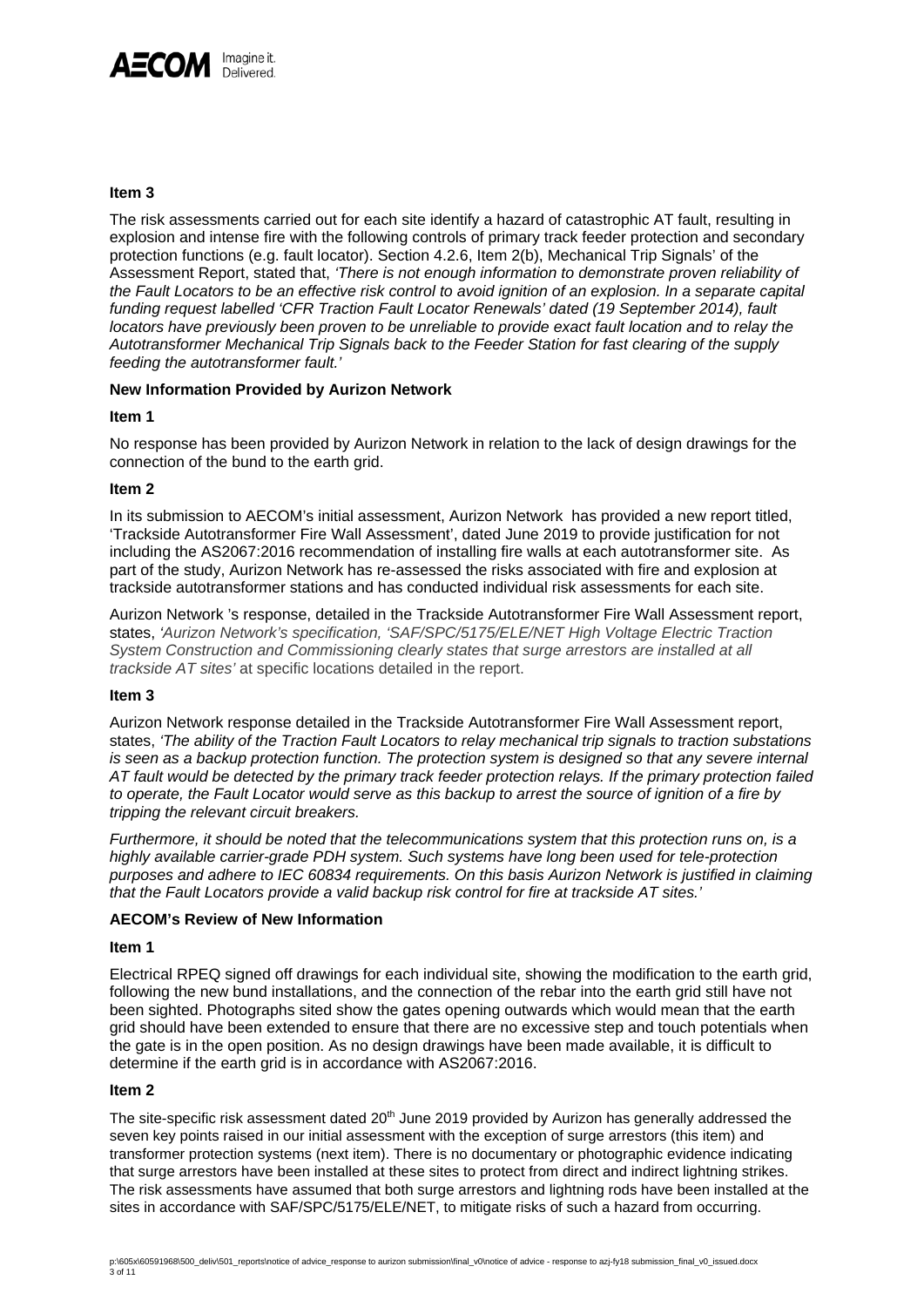

Without documentary or photographic evidence to show that these surge arrestor systems are in place, it is difficult to determine if the lightning protection is in accordance with AS2067:2016 and if they are a valid control to mitigate the risk of fire/ explosion at trackside AT sites.

#### **Item 3**

Transformer protection systems rely on two different types of protection devices, ones which measure the electrical properties of the system, and ones which measure the physical quantities of the transformer, known as mechanical protection. Autotransformers utilise both types of protection devices to fully protect the transformer from catastrophic damage, of which neither is regarded as primary or back-up. For example, a Buchholz relay is designed to operate before the fault would be seen by the electrical protection systems. Aurizon Network's new report fails to mention that the trip signals are required to be processed by the SCADA system prior to sending a trip signal to the relevant circuit breaker for fault disconnection. This can result in long clearing times, even for back-up protection systems.

Without evidence to show that the mechanical protection systems have been tested and proven to provide rapid fault disconnection within the required tripping times, it is difficult to determine if the mechanical protection systems are a valid control to mitigate the risk of fire/ explosion at trackside AT sites.

#### **Revised Conclusion by AECOM**

AECOM understands that many of the recommendations detailed within AS2067:2016 are not mandatory and as asset owners, Aurizon Network can choose to ignore them. The revised risk assessments provide evidence of compliance with the requirements of AS2067:2016 for the protection against fire and explosion. However, there is a lack of documentary evidence to support that the risk mitigation controls are in place and proven to operate.

While AECOM is generally satisfied that Aurizon has justified that fire walls are not required for these trackside AT sites, we also believe that it is reasonable to expect that infrastructure and systems would have been designed, installed and tested in accordance with the relevant standards. However, overall there is a lack of electrical RPEQ sign off and lack of documentation provided to AECOM which proves that the installations have been designed, installed and tested in accordance with the relevant standards.

*On this basis AECOM is still unable to confirm that this project meets all relevant standards. The aforementioned issues are of such fundamental nature that we are unable to separate the effects of non-compliance, if there is, from the overall project. It is therefore, recommended that the project is rejected from the FY17/18 claim in its entirety based on medium level of documentation. The provision of appropriate documentation would have a bearing on our assessment. It is recommended that Aurizon Network provides:* 

- *1. Electrical RPEQ signed off drawings for each individual site, showing the modification to the earth grid, following the new bund installations, and the connection of the rebar into the earth grid and evidence to support correct installation has been achieved.*
- *2. Documentary evidence to support that the protection systems such as lightning surge arrestors, lightning rods and transformer mechanical protection fault locators have been installed and tested in accordance with relevant standards.*

| IV.00154 - FY17 | Review  | Scope           | v | Capital Expenditure Claim   | \$1.44M |
|-----------------|---------|-----------------|---|-----------------------------|---------|
| Autotransformer | Summary | <b>Standard</b> |   | Impact of findings on Claim | \$1.44M |
| Renewal Project |         | Cost            | v | <b>Total accepted</b>       | \$0.00M |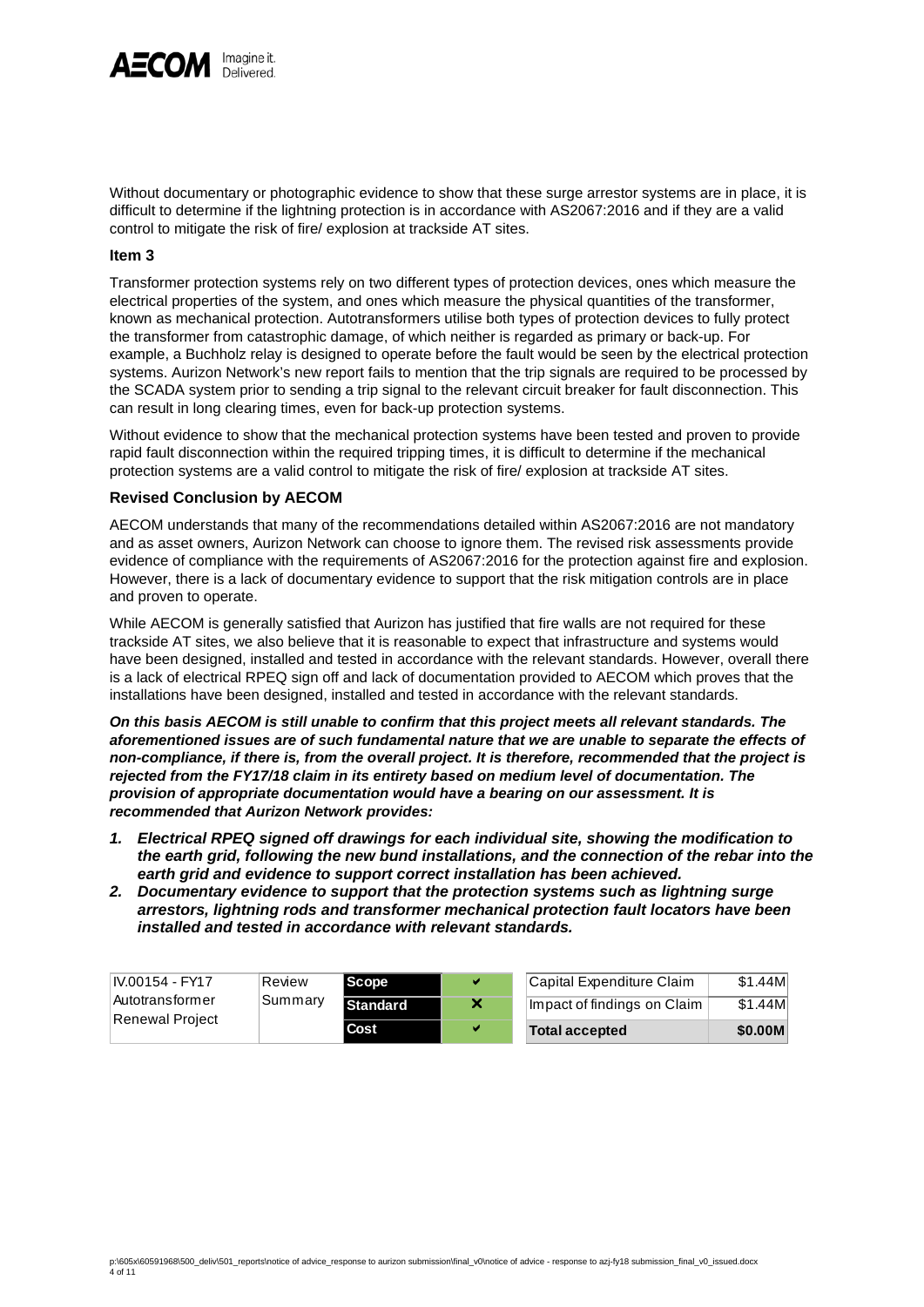

#### $2.0$ IV.00321 Sleeper Renewal Program FY18

## **Project Overview**

Sleepers are a fundamental component of the track structure that ensures the reliable passage of trains by keeping the track aligned, holding the rails and distributing the load of the trains to the underlying soil.

The purpose of the project is to replace priority life expired and ineffective timber sleepers and corroded fist fastened concrete sleepers designed with current standard 28tal Pandrol E-clip concrete sleepers at numerous identified sites within the Goonyella, Moura, Newlands and Blackwater systems. The project will also replace derailment damaged sleepers and upgrade timber sleeper tracks with high maintenance and replacement requirements. The upgrades ensure the track can carry the current and future traffic tasks and provide an asset suitable to the corrosive environments within the coal network.

# **AECOM's Initial Assessment**

| IV.00321 - Sleeper<br>Review<br>Renewal Program |         | <b>Scope</b>    | v | Capital Expenditure Claim   | \$6.75M |
|-------------------------------------------------|---------|-----------------|---|-----------------------------|---------|
|                                                 | Summary | <b>Standard</b> | v | Impact of findings on Claim | \$0.31M |
| FY <sub>18</sub>                                |         | Cost            | × | <b>Total accepted</b>       | \$6,44M |

The scope of work is considered to be prudent, supported by a high level of documentation quality.

The standard of work is considered to be prudent, supporting a high level of documentation quality.

The cost of work is considered to be not prudent, supported by a low level of documentation quality. A deduction of \$0.3M from the capital claim is recommended, reflecting the difference between the FY17/18 unit rates and the FY16/17 unit rates.

# **Issues Raised in AECOM's Initial Assessment**

The original cost for the project was budgeted for per sleeper, for 25,512 sleepers. The actual cost for works incurred was<br>Challenge project removing 10,570 sleepers from the scope. This resulted in a cost reduction of \$4.761 million. A further 1.621 sleepers were removed due to design constraints.

Multiple mobilisations and demobilisations at various sites were required due to the scope of works at each site exceeding available timeframes, incurring additional costs over that budgeted. This has per sleeper is resulted in a high unit rate for works completed. The budgeted unit cost of considered to be a stretch target, as the actual cost of works incurred in FY16/17 was per sleeper. Considering this, we have used the difference between the FY17/18 and FY16/17 unit rates to calculate the recommended cost deduction.

## **New Information Provided**

Aurizon Network 's submission does not provide any new information to support the increase of sleeper unit costs, however, prompted AECOM to further review all the previously provided information.

# **Review of New Information**

On a further review of the information we notice two items that have impact on our initial assessment. These can be explained as follows:

- The team had based sleeper replacement unit cost calculations on the amount of \$7,083,000 as 1. included in the project's completion report. The actual claim for IV 000321 included in the Aurizon Network's submission to QCA was however based on the SAP report amount of \$6,747,175.43.
- 2. Our initial review did not account for the reference to the requirement for Heavy Duty (HD) insulator replacements at a cost of \$226,527.50 as a discreet and separate cost item to the sleeper replacement. We now consider that this cost should not form part of the sleeper replacement unit cost calculations.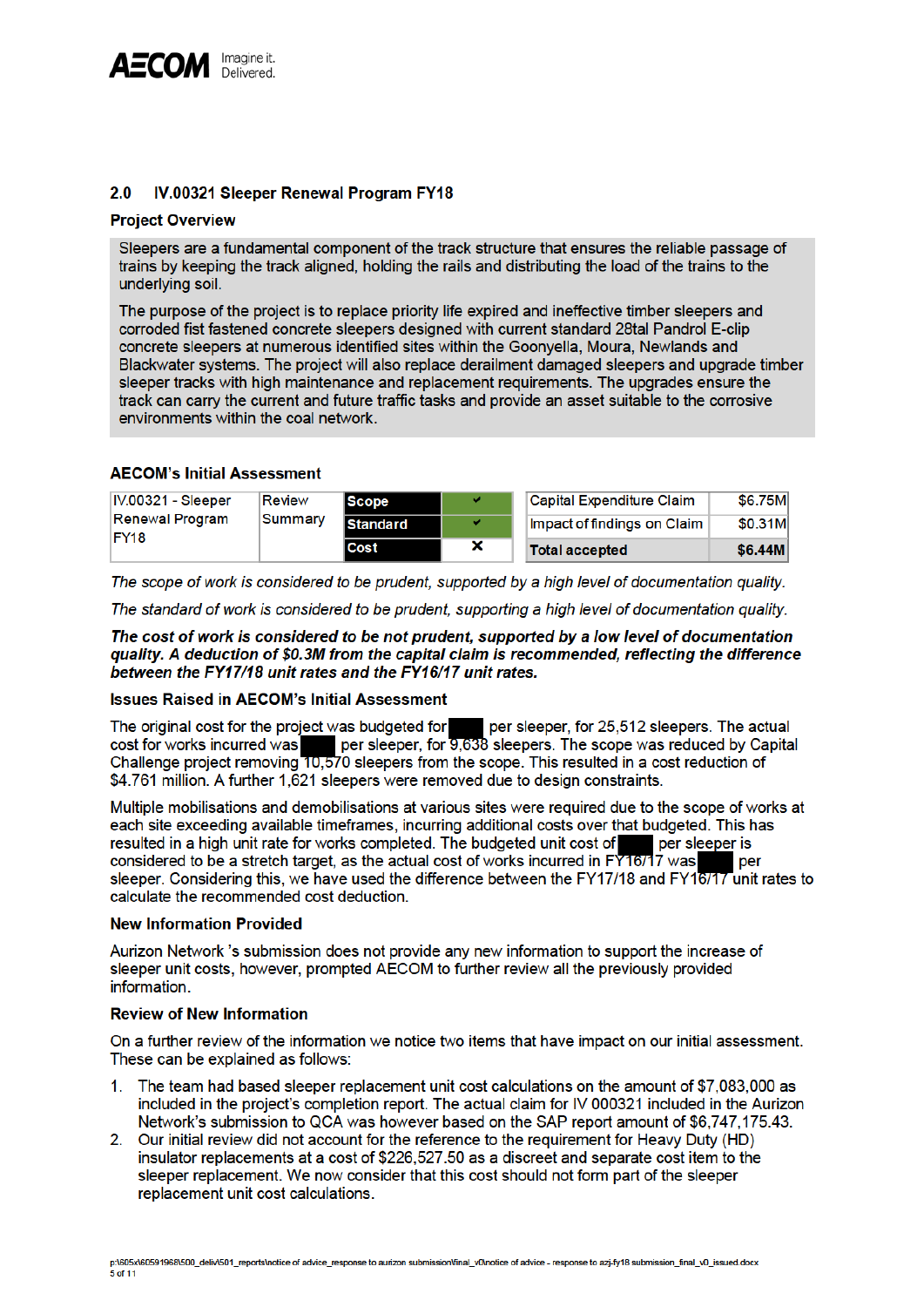

Accounting for Item 1; the amount charged per sleeper replacement is in fact not as our initial assessment stated. Further, accounting for the HD insulator replacement in Item 2, the per unit sleeper replacement cost comes down to per sleeper in FY17/18 when compared to per sleeper for FY16/17. The difference between the two-unit costs is now about 1.1%. We are satisfied that this small increase is a reasonable percentage increase over the previous year given the number of scope changes documented and the additional mobilisation and demobilisation requirements.

## **Revised Conclusion**

# *The cost of work (claimed \$6,747,175.43) is considered to be prudent, supported by a medium level of documentation quality.*

| IV.00321 - Sleeper | Review  | <b>Scope</b>    | v | Capital Expenditure Claim   | \$6.75M |
|--------------------|---------|-----------------|---|-----------------------------|---------|
| Renewal Program    | Summary | <b>Standard</b> | w | Impact of findings on Claim | \$0.00M |
| IFY18              |         | l Cost          | v | <b>Total accepted</b>       | \$6.75M |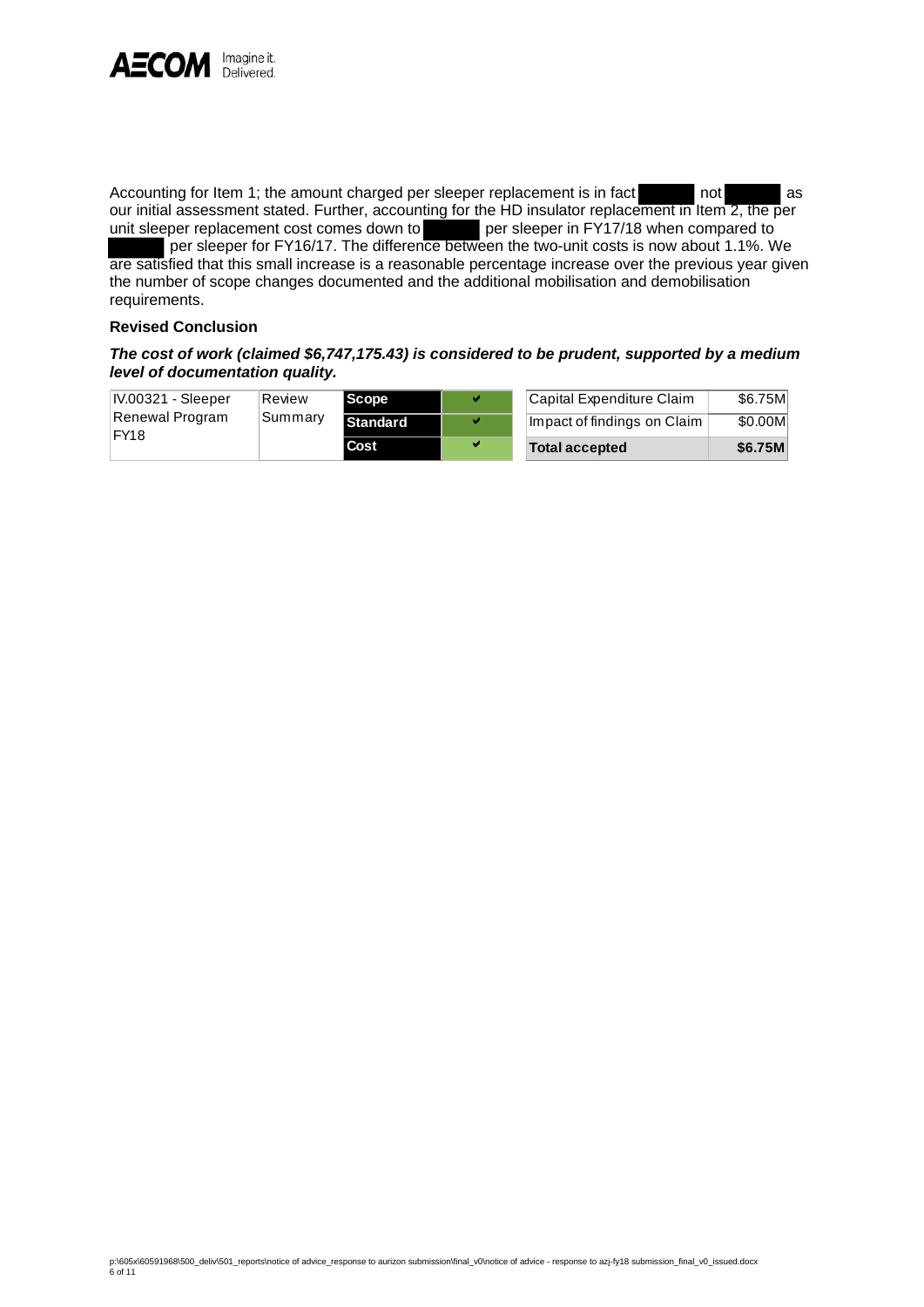

#### $3.0$ IV.00323 Track Upgrade FY18

#### **Project Overview**

A track upgrade site is the combination of a site with worn rail and an area of fist fastened concrete or timber sleepers of which both the rail and sleeper require replacement. In some cases, the scope may also request replacement of the ballast. Upgrading the track structures together maximises the efficiency of multiple asset renewal activities by only mobilising to a site once.

The mainline track was constructed with concrete sleepers with fist clips which fasten the rail to the sleeper. Constant exposure to coal and coastal environments has corroded the pins and clips of the sleepers, which may lead to a wide gauge or failure of the sleeper. These sleepers are also rated at 22.5tal while current track standards call for 28tal sleepers.

The project involved upgrading 24.6km of track and 32.860 sleepers with galvanized Pandrol E-clips and new ballast in the Goonvella, Newlands, Moura and Blackwater systems. The renewal of track assets at these locations ensures the ongoing integrity of the below rail infrastructure to facilitate the current and future traffic task.

The Track Upgrade Program aims to deliver supply chain benefit through increasing transit time, increasing reliability and maintaining compliance to standards and regulations.

## **AECOM's Initial Assessment**

| <b>IV.00323 - Track</b> | <b>Review</b> | <b>Scope</b>    | × | <b>Capital Expenditure Claim</b> | \$23.45M |
|-------------------------|---------------|-----------------|---|----------------------------------|----------|
| Upgrade FY18            | Summary       | <b>Standard</b> | v | Impact of findings on Claim      | \$0.15M  |
|                         |               | Cost            | v | <b>Total accepted</b>            | \$23,30M |

The scope of work is considered to be not prudent, supported by a low level of documentation quality. A deduction of \$150,000 is recommended, reflective of the additional costs of rerailing at locations where condition information does not support rail renewal. It is recommended that Aurizon Network collect and store condition documentation with the project scope definition to combine all the supporting information that should be available for the IAR.

The standard of work is considered to be prudent, supported by a high level of documentation quality.

The cost of work is considered to be prudent, supported by a medium level of documentation quality.

#### **Issues Raised in AECOM's Initial Assessment**

A sampling approach was taken to access condition documentation for inclusion in the scope. Based on the provided information, for two of the 11 scope items the replacement of rail was considered to be not prudent, due to the following:

#### GA Coppabella Yard DN RD 145.612-146.046km

Rail wear of approximately 50% did not support the decision to rerail as part of the sleeper renewal works.

#### GA Coppabella-Broadlea UP RD 147.83-148.100km

No rail wear information was provided for the location.

A unit rate of for material rail costs was used to calculate a recommended cost deduction of \$150,000 for these two scope items, reflective of the additional costs of rerailing. Only material rail costs were accounted for, as the rail would still need to have been removed to complete the sleeper renewal works at these locations.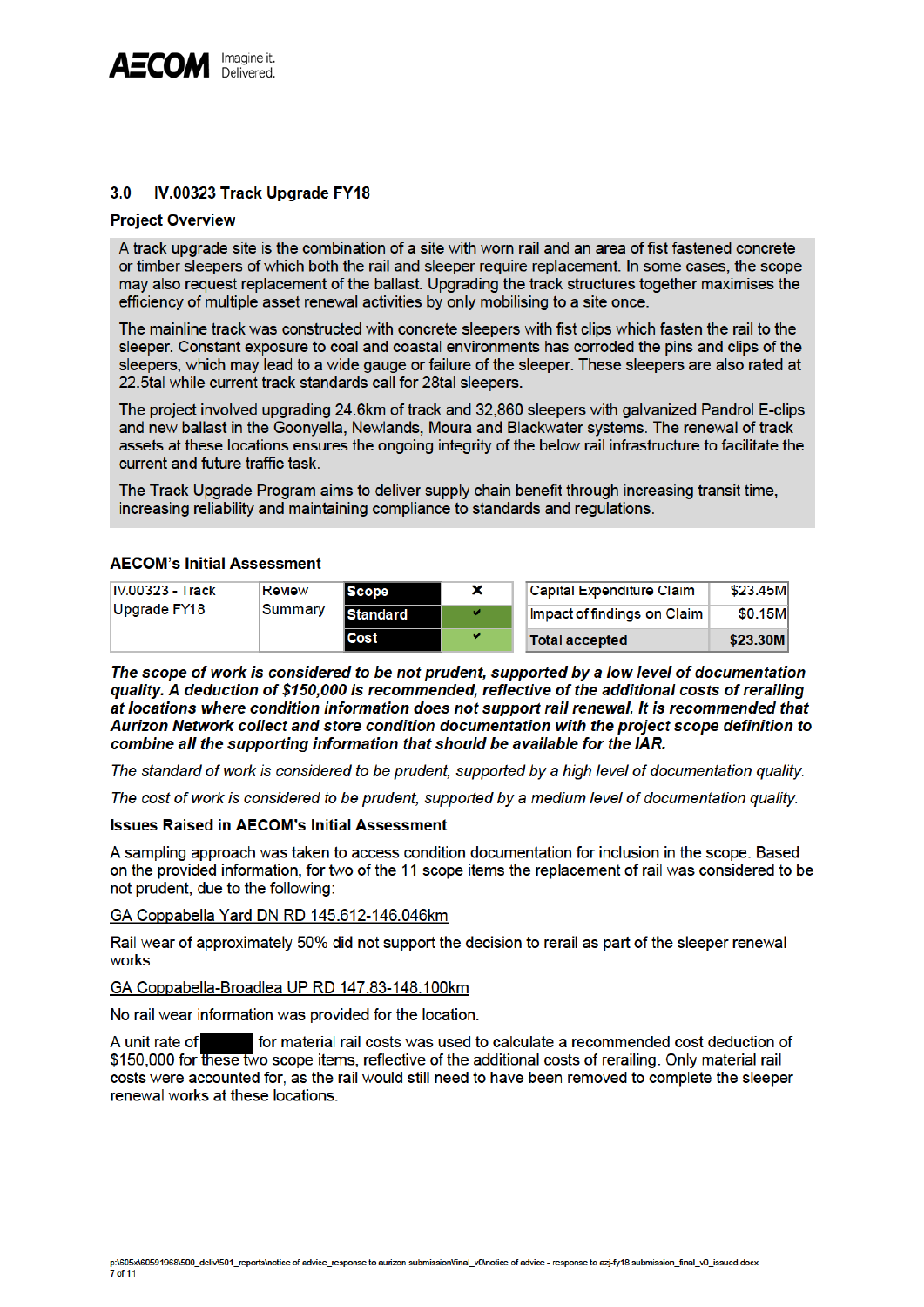

### **New Information Provided**

Aurizon Network has provided further information regarding the two locations, described as follows:

#### GA Coppabella Yard DN RD 145.612-146.046km

Aurizon Network replaced two, short, reverse curves (both c. R1000m) at this location for a number of reasons, outlined below:

- According to the last head wear reading (January 2018, approx. three months before the renewal) three of the four legs were only marginally under 50% of CETS limits and the fourth leg was just over 50%;
- This particular job required replacement of three glue insulated joints (GIJs). It is important to understand that welds are typically weak points in track and therefore from a track structure perspective it is deemed a lower risk and a much safer option to have fewer welds;
- If Aurizon Network had reused existing rail it would have needed to weld new GIJs to 50% worn rail which would have required an additional six taper rails and associated welds, thereby introducing unnecessary operational risk, which could lead to increased costs and supply chain impacts; and
- From a track possession perspective, replacing the existing rail with new rail at the time meant no additional track possession time was required to complete the rail upgrade later. This ultimately reduced the impact to the overall supply chain and increased throughput for customers.

Therefore, Aurizon Network considered the benefit of replacing the existing rail with new rail resulted in eliminating the requirements for an additional six taper rails; and the requirements for additional welds (from twelve to six) ultimately mitigated any unnecessary risk.

#### GA Coppabella-Broadlea UP RD 147.83-148.100km

Aurizon Network upgraded the rail at the level crossing (ID3216 Private Cattle Crossing) located in Coppabella-Broadlea Section between 147.83-148-148.100km for the following reasons:

- Site walkouts for the level crossing identified derailment damaged 22t fist clip sleepers, which posed a derailment risk and could not be ignored;
- The track structure in this location are circa 1980s era; and
- The rail in this location has accumulated approximately 1,200 mgt over its life, introducing increased operational risk, which could lead to increased costs and supply chain impacts.

Therefore, Aurizon Network considered the benefits of mitigating a potential derailment risk in this location as a result of damaged fist clip sleepers and fatigued rail far outweighed the alternative to utilising the rails remaining 50% wear limits. Safety is the number one priority of Aurizon Network.

## **Review of New Information**

#### GA Coppabella Yard DN RD 145.612-146.046km

The main reason for works at this location was to replace derailment damaged sleepers. The original information identified "4 GIJ's need replacement" as the only information in the rail condition and new rail requirements section of the Technical Scope Track Form for this location as shown in Figure 1.

| Calculated Theoretical End of Life (Quarter/Year)                                                                                                 |  | Quarter | Year |                         |
|---------------------------------------------------------------------------------------------------------------------------------------------------|--|---------|------|-------------------------|
| Rail condition notes / Other notes required<br>What type of NEW RAIL in required / VAS / second<br>hand / 50kg 47kg etc<br>Existing type of rail. |  |         |      | 4 GITS NEED REPLACEMENT |
|                                                                                                                                                   |  |         |      |                         |
|                                                                                                                                                   |  |         |      |                         |
|                                                                                                                                                   |  |         |      |                         |

#### **Figure 1 Except from Technical Scope Track Form GA Coppabella Yard DN RD 145.612-146.046km**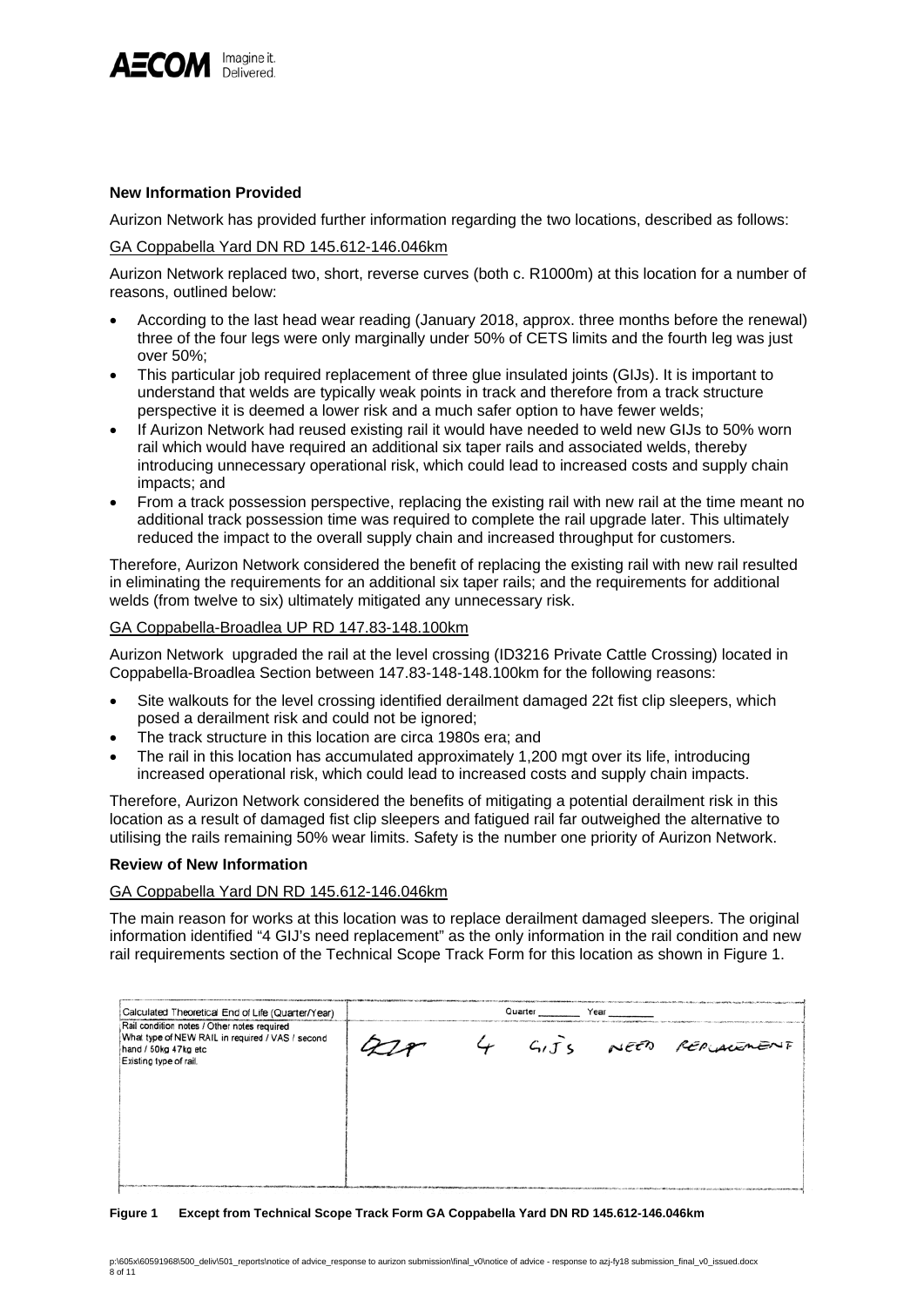

This was seen to be identifying the number of GIJ's within the rail section requiring replacement as part of the rerailing whilst no adequate reasoning for rerailing in the first place was provided.

Aurizon Network in their submission stated that the GIJ's required replacement. From this statement and without the benefit of further detailed clarifications, we infer that GIJ replacement along with sleeper replacement were the main drivers for undertaking works at this location. Given the stated need to replace the 3 GIJ's (not 4 as identified in the original information) and existing rail wear requiring taper rails at each end of the GIJ's an additional 12 welds would have been required (4 welds at each GIJ assuming taper rails each side of the GIJ). Aurizon Network has also identified the issue of welds as a weaker point in the track.

Based on the additional information the decision to replace the rail as part of the works for the main purposes of sleeper and GIJ replacement can be considered as prudent.

# GA Coppabella-Broadlea UP RD 147.83-148.100km

AECOM identified the replacement of sleepers in this location to be prudent based on the originally provided information, however, no rail condition information was provided to justify rerailing.

The new information provided by Aurizon Network identified that the rail had a remain life of 50% without any further supporting information. No data to support the rail fatigue, such as rail defects, has been provided to support an identification of a potential safety risk. Any rail fatigue, when identified should have been clearly noted in the systems and investigated in detail. Without defect information to support rail replacement due to number of defects rather than the wear, we maintain the original recommendation that the rail replacement at this location is not considered prudent.

# **Revised Conclusion**

*The scope of work (partial) is considered to be not prudent, supported by a medium level of documentation quality. AECOM has adjusted the length of rail considered to be not prudent in scope from 1408m to 540m rail. At a unit rate of , the recommended deduction equates to \$59,400.* 

| IV.00323 - Track | ∣Review | l Scope         | $\boldsymbol{\mathsf{x}}$ | Capital Expenditure Claim   | \$23.45M |
|------------------|---------|-----------------|---------------------------|-----------------------------|----------|
| Upgrade FY18     | Summary | <b>Standard</b> |                           | Impact of findings on Claim | \$0.06M  |
|                  |         | Cost            | v                         | <b>Total accepted</b>       | \$23.39M |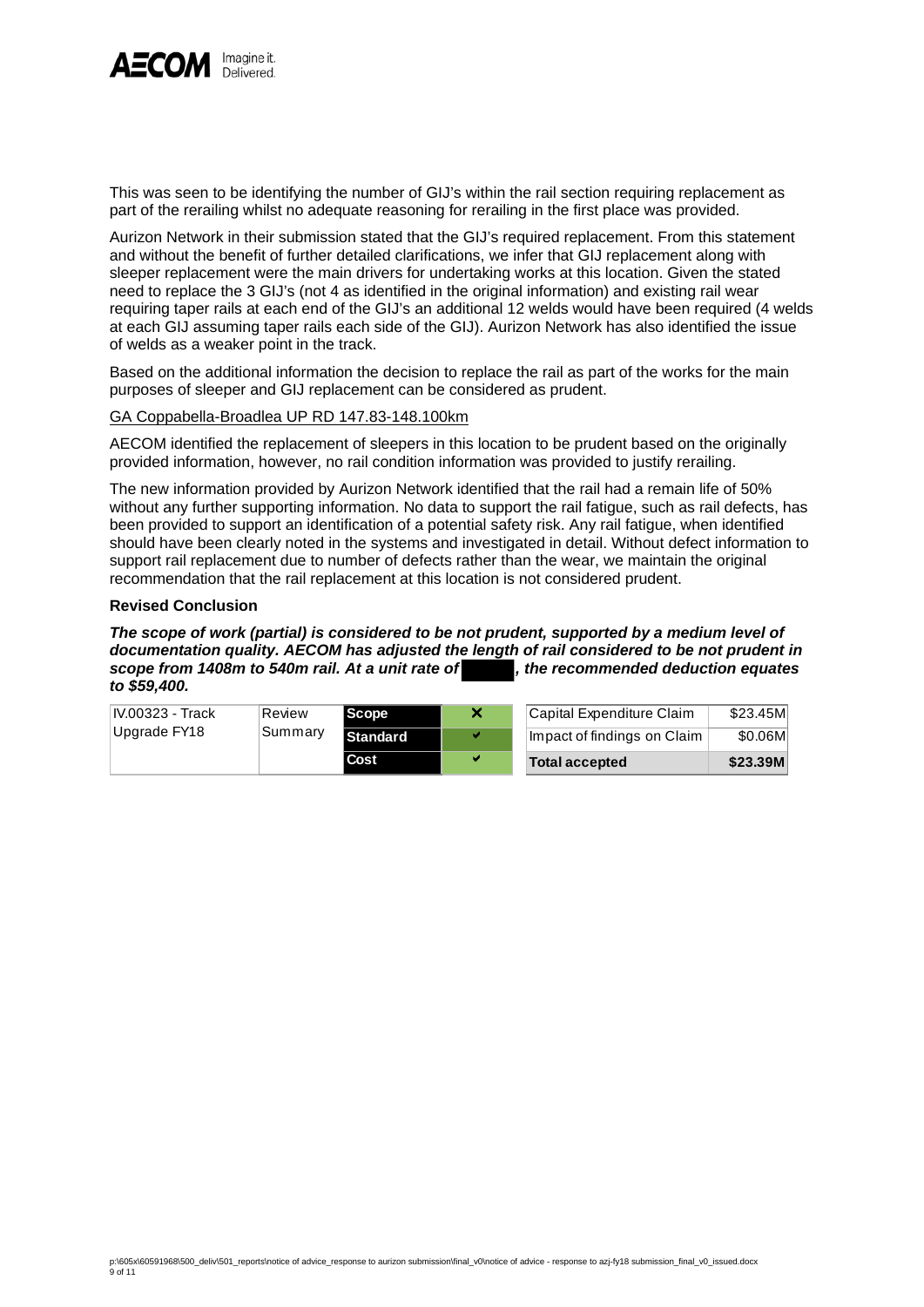

#### IV.00343 Level Crossings Renewal Program FY18 4.0

### **Project Overview**

Rail level crossings are the intersection between road and railway lines, allowing road users to travel over the railway tracks. Aurizon Network manages the rail infrastructure of 763 rail level crossings within the CQCN.

This project aims to identify and renew level crossings on a cyclical basis within the Goonyella, Moura, Newlands and Blackwater systems. Works for this project include upgrading control systems, signage and remote monitoring systems, as well as rectifying level crossings that have inadequate flangeways. The project seeks to mitigate against level crossing failures to minimise safety risks to all stakeholders and prevent disruption of traffic.

# **AECOM's Initial Assessment**

| IV.00343 - Level         | <b>Review</b> | <b>Scope</b>    | v | Capital Expenditure Claim   | \$5.42M |
|--------------------------|---------------|-----------------|---|-----------------------------|---------|
| <b>Crossings Renewal</b> | Summary       | <b>Standard</b> | v | Impact of findings on Claim | \$0.18M |
| Program FY18             |               | Cost            | × | <b>Total accepted</b>       | \$5.24M |

The scope of work is considered to be prudent, supported by a low level of documentation quality as informal evidence was used. Evidence to support condition ratings would help to raise the documentation quality score.

The project standard is considered to be prudent, supported by a medium level of documentation quality.

The cost of work is considered to be not prudent, supported by a low level of documentation quality. It is recommended that \$177,766 for 'FY19 Engineering Design' included in total project costs be deferred until next year.

## **Issues Raised in AECOM's Initial Assessment**

Focussing on the cost of claim, we reiterate that the project was completed within the allowed budget of \$6.3 million with a contingency of which was not spent. Works were completed by Aurizon Network staff and external contractors, using existing supply agreements, demonstrating prudency and efficiency of costs.

Review of SAP data has indicated that costs for 'FY19 Engineering Design' of \$177,766 have been included in the FY17/18 claim. It was recommended that these costs should be deferred until the FY18/19 claim.

There is insufficient information to assess the effectiveness of project management and if the program was appropriate regarding timing, project management costs and risk allowances.

#### **New Information Provided**

No new information has been provided by Aurizon Network, however Aurizon Network submits that the UT5 does not specifically define whether or not 'design costs' alone are to be claimed in the year of expenditure. Aurizon Network submits that AECOM has contradicted itself by assessing that the cost of project was prudent but still recommending deferment of costs for 'FY19 Engineering Design' of \$177,766 until the FY18/19 claim.

## **Review of New Information**

We note that AECOM's intention to state in its initial assessment that the costs are not prudent are not because the project costs for the given scope in FY18 in total are not prudent and efficient but because claiming of 'FY19 Engineering Design' of \$177,766 in FY17/18 does not pass the prudency test because we do not have the information to review the scope or designs that these relate to as the work is planned for FY19. Therefore, we maintain that AECOM initial assessment is not contradictory in itself.